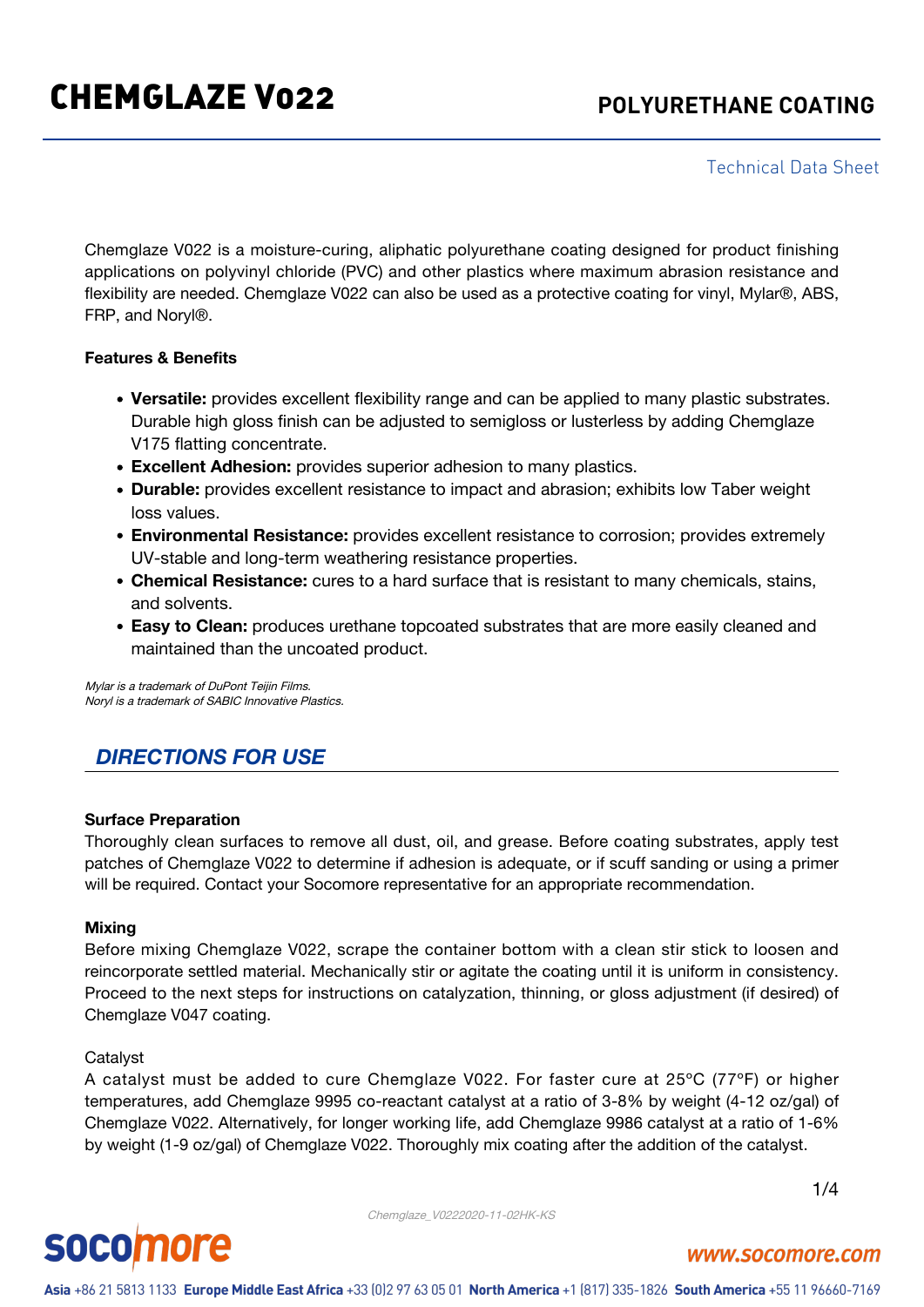The working life is dependent on the amount of catalyst used, solids content, solvent losses, ambient temperature, and relative humidity exposure. The working life of Chemglaze V022 mixed with Chemglaze 9995 catalyst is 1-3 days. The working life of Chemglaze V022 mixed with Chemglaze 9986 catalyst is indefinite when stored in a nitrogen purged, moisture-proof container.

#### **Thinner**

Depending on the application method, Chemglaze 9951 thinner can be added to Chemglaze V022 to adjust the viscosity. Do not use solvents containing alcohol or glycol ether. Thoroughly mix the coating after addition of Chemglaze 9951.

### Gloss Adjustment

Chemglaze V022 will dry to a high gloss finish without coating modification. The gloss can be adjusted to a semigloss or lusterless finish by adding Chemglaze V175 flatting concentrate. To adjust the gloss to semigloss, add 30-50% Chemglaze V175 concentrate by volume of Chemglaze V022 (not including catalyst or thinner volume). To adjust the gloss to lusterless, add equal parts by volume of Chemglaze V175 concentrate to Chemglaze V022.

The resulting gloss appearance is affected by application method, drying conditions, and the amount of Chemglaze V175 concentrate used. Do not exceed 100 parts Chemglaze V175 concentrate to 100 parts Chemglaze V022 coating, as coating performance will be impaired.

When Chemglaze V175 concentrate is added to the high gloss coating, the flattening concentrate must be catalyzed for proper cure. Select the Chemglaze catalyst which will best match the curing conditions.

Thoroughly stir Chemglaze V175 concentrate before use. Once added to Chemglaze V022, mechanically mix the material again. Failure to thoroughly mix will result in non-uniform gloss or film whitening.

#### **Application**

Apply coating by spray, brush, or roller application methods. Chemglaze V022 is best applied at temperatures between 13-35°C (55-95°F), with substrate temperatures at least 2.8°C (5°F) above the dew point.

#### Spraying

Apply coating using conventional or HVLP spray equipment. Dilute Chemglaze V022 coating 5-25% by volume with Chemglaze 9951 thinner. Apply a light (tack) coat, followed by a full wet coat.

#### Brushing/Rolling

Thinning is typically not required for brush or roller application, but diluting up to 5% by volume with Chemglaze 9951 thinner may provide more optimal application properties.

Depending on surface characteristics, the optimum dry film thickness is 38.1-50.8 micron (1.5- 2.0 mil). Dry film thicknesses above 50.8 micron (2 mil) in a single coat can cause bubbling. The coverage rate is 6.8-8.6 m2/L (275-350 ft2/gal).

#### **Curing**

Chemglaze V022 cures by reacting with moisture in the air. The cure rate is dependent on the temperature, relative humidity, and amount of air circulation needed to remove the solvent. Under the acceptable curing conditions, the coating will develop its ultimate properties in approximately 14 days.

Chemglaze\_V0222020-11-02HK-KS

2/4

# **socomore**

# www.socomore.com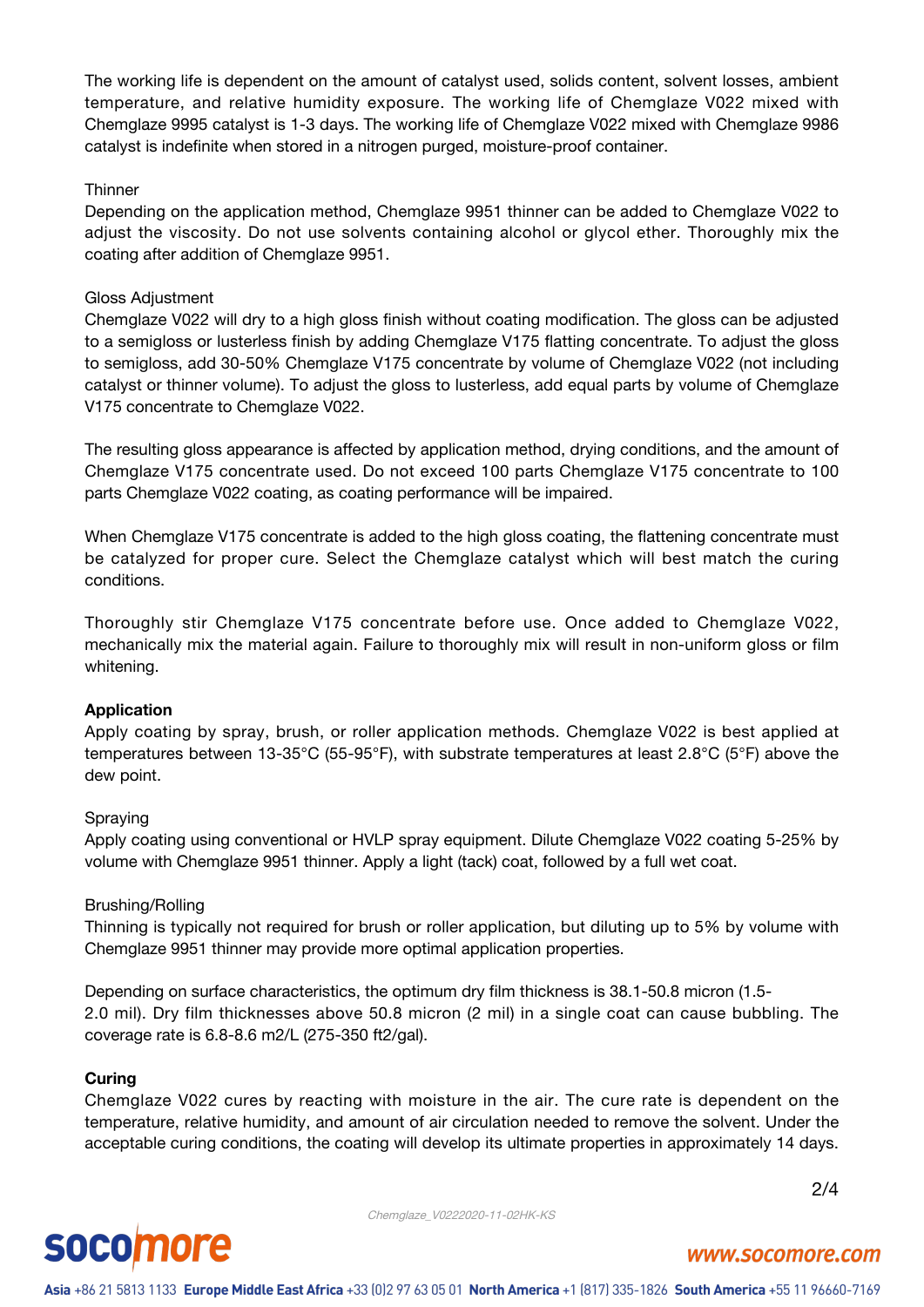Lower temperatures and humidities will slow the cure rate, while higher temperatures and humidities will increase the cure rate. Higher temperatures and humidities may cause bubbling. Refer to the following psychrometric chart for appropriate cure temperatures and corresponding humidity.



Chemglaze V022 cures to a tack-free surface in 2-18 hours at room temperature depending on the application thickness, catalyst, and relative humidity. Faster handling times can be achieved by using one of the following cure cycles:

10-30 minutes at 93-121°C (200-250°F) 2-5 minutes at 121-149°C (250-300°F) 1-4 minutes at 149-194°C (300-375°F)

Chemglaze V022 may be recoated after the first application within 2 hours minimum and 24 hours maximum at temperatures of 25ºC (77ºF) and 50% relative humidity. The recoat time is dependent on temperature and humidity. High temperatures and humidities promote fast cure while low temperatures and humidities slow down the cure. For maximum intercoat adhesion, recoat within 24 hours.

#### **Clean-Up**

Use Chemglaze 9951 thinner, xylene, methyl ethyl ketone (MEK), or methyl isobutyl ketone (MIBK) to clean equipment immediately after application. Do not use lacquer thinners, water, or solvents containing alcohols.

# *TECHNICAL CHARACTERISTICS*

#### **Typical Properties\***

| <b>Property</b>                                                 | <b>Value</b>                 |
|-----------------------------------------------------------------|------------------------------|
| Appearance                                                      | Clear Liquid                 |
| Viscosity, cps<br>ASTM D 2196, Brookfield LVT Spindle 2, 30 rpm | 175-200                      |
| Density, kg/L (lb/gal)<br><b>JASTM D 1475</b>                   | $ 0.93 - 0.96(7.75 - 8.05) $ |

3/4

Chemglaze\_V0222020-11-02HK-KS



www.socomore.com